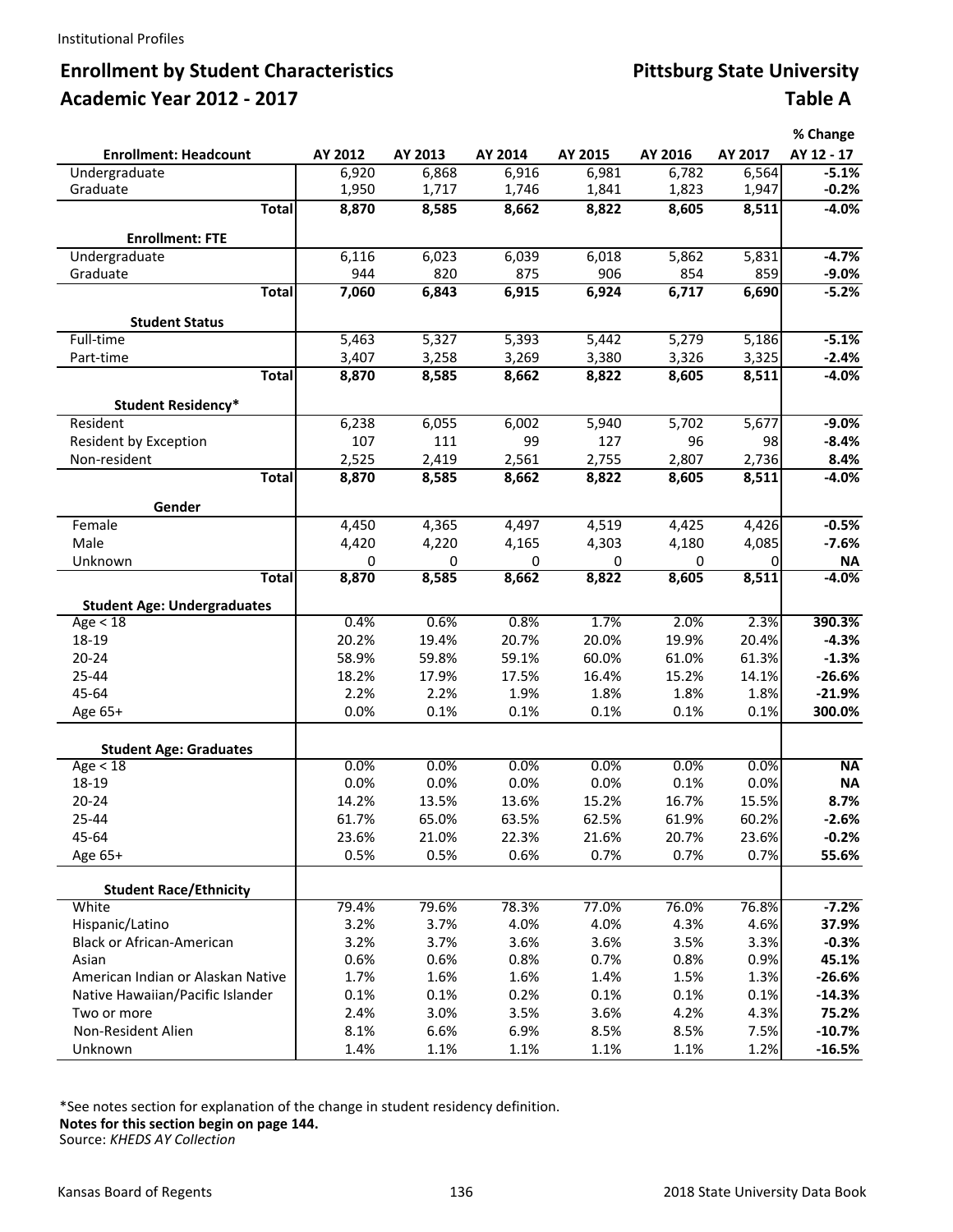# **Enrollment by Student Characteristics**  Pittsburg State University **Academic Year 2017 Table A**



## **Enrollment by Age ‐ Undergraduates Academic Year 2017**

**Enrollment by Race/Ethnicity Academic Year 2017**



**Notes for this section begin on page 144.** Source: *KHEDS AY Collection*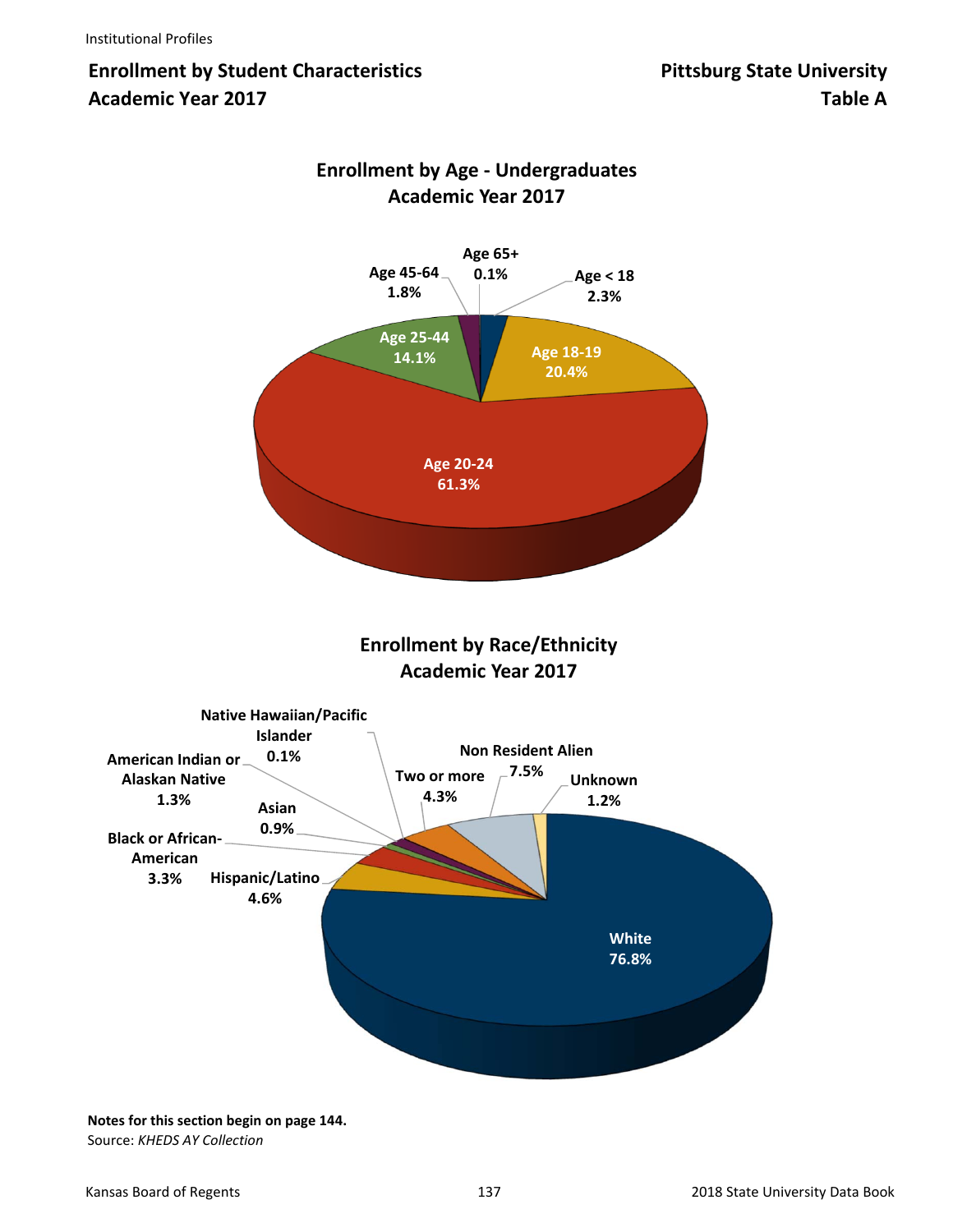#### Institutional Profiles

# **Enrollment by Student Characteristics <br>
Enrollment by Student Characteristics Pittsburg State University Fall 2012 ‐ 2017 Table A Academic Year 2012 ‐ 2017**

|                                  | <b>Fall 2012</b> | <b>Fall 2013</b> | <b>Fall 2014</b> | <b>Fall 2015</b> | <b>Fall 2016</b> | <b>Fall 2017</b> | % Change<br>Fall 12 - 17 |
|----------------------------------|------------------|------------------|------------------|------------------|------------------|------------------|--------------------------|
| <b>Occupancy in Univ. owned</b>  | 1,294            | 1,286            | 1,265            | 1,276            | 1,180            | 1,110            | $-14.2%$                 |
| housing & Pct. to Total Enroll   | 17.8%            | 17.4%            | 16.9%            | 17.6%            | 16.6%            | 16.1%            | $-9.6%$                  |
| <b>Facility Characteristics*</b> |                  |                  |                  |                  |                  |                  |                          |
| <b>Total Gross Area</b>          | 2,003,159        |                  | 2,100,937        |                  | 2,284,537        |                  | <b>NA</b>                |
| <b>Total Net Assignable</b>      | 1,289,122        |                  | 1,337,426        |                  | 1,488,521        |                  | <b>NA</b>                |
| Net Assignable - Residential     | 220,961          |                  | 221,043          |                  | 226,040          |                  | <b>NA</b>                |
| Gross Area Built Since 1961      | 936,580          |                  | 1,039,406        |                  | 1,194,006        |                  | <b>NA</b>                |
| % of Gross Building Area         | 66.0%            |                  | 68.3%            |                  | 71.2%            |                  | <b>NA</b>                |
| Avg. Hours of Utilization / week |                  |                  |                  |                  |                  |                  |                          |
| Classroom (7:30 - 5:30)          | 26.92            |                  | 27.06            |                  | 26.28            |                  | <b>NA</b>                |
| Teaching Lab (7:30 - 5:30)       | 14.14            |                  | 12.55            |                  | 13.98            |                  | <b>NA</b>                |
|                                  |                  |                  |                  |                  |                  |                  | % Change                 |
| <b>Enroll: ACT Scores</b>        | AY 2012          | AY 2013          | AY 2014          | AY 2015          | AY 2016          | AY 2017          | AY 12 - 17               |
| (First-time freshmen)            |                  |                  |                  |                  |                  |                  |                          |
| 12 and under                     | 0.3%             | 0.4%             | 0.5%             | 0.2%             | 0.1%             | 0.2%             | $-33.3%$                 |
| $13 - 16$                        | 9.8%             | 7.6%             | 8.4%             | 8.8%             | 7.5%             | 7.1%             | $-27.1%$                 |
| $17 - 22$                        | 53.4%            | 51.9%            | 52.4%            | 54.0%            | 53.7%            | 53.6%            | 0.3%                     |
| $23 - 26$                        | 24.4%            | 27.7%            | 27.6%            | 25.5%            | 27.8%            | 28.7%            | 17.5%                    |
| $27 - 31$                        | 10.7%            | 10.7%            | 10.3%            | 10.6%            | 9.8%             | 10.1%            | $-5.8%$                  |
| $32 - 36$                        | 1.4%             | 1.7%             | 0.8%             | 0.8%             | 1.1%             | 0.3%             | $-76.9%$                 |
| Degrees/Certificates Awarded**   |                  |                  |                  |                  |                  |                  |                          |
| Certificates                     | 12               | 3                | 0                | 0                | 0                | 0                | <b>NA</b>                |
| <b>Associate Degrees</b>         | 23               | 31               | 17               | 20               | 30               | 29               | 26.1%                    |
| <b>Bachelor's Degrees</b>        | 1,150            | 1,119            | 1,095            | 1,187            | 1,179            | 1,217            | 5.8%                     |
| Master's Degrees                 | 503              | 436              | 431              | 504              | 497              | 454              | $-9.7%$                  |
| <b>Doctoral Degrees</b>          | 0                | 0                | 0                | 0                | 0                | 13               | <b>NA</b>                |
| <b>Total</b>                     | 1,688            | 1,589            | 1,543            | 1,711            | 1,706            | 1,713            | 1.5%                     |
| <b>Other Awards</b>              |                  |                  | 11               | 11               | 9                | 26               | <b>NA</b>                |
|                                  |                  |                  |                  |                  |                  |                  |                          |

\*The KBOR Inventory of Physical Facilities is reported only in even years.

\*\*See notes section for information about the change in reporting for certificate completions.

**Notes for this section begin on page 144.**

Source: *State University Housing Report; State University Inventory of Facilities; ACT Class Profile Report; KHEDS AY Collection*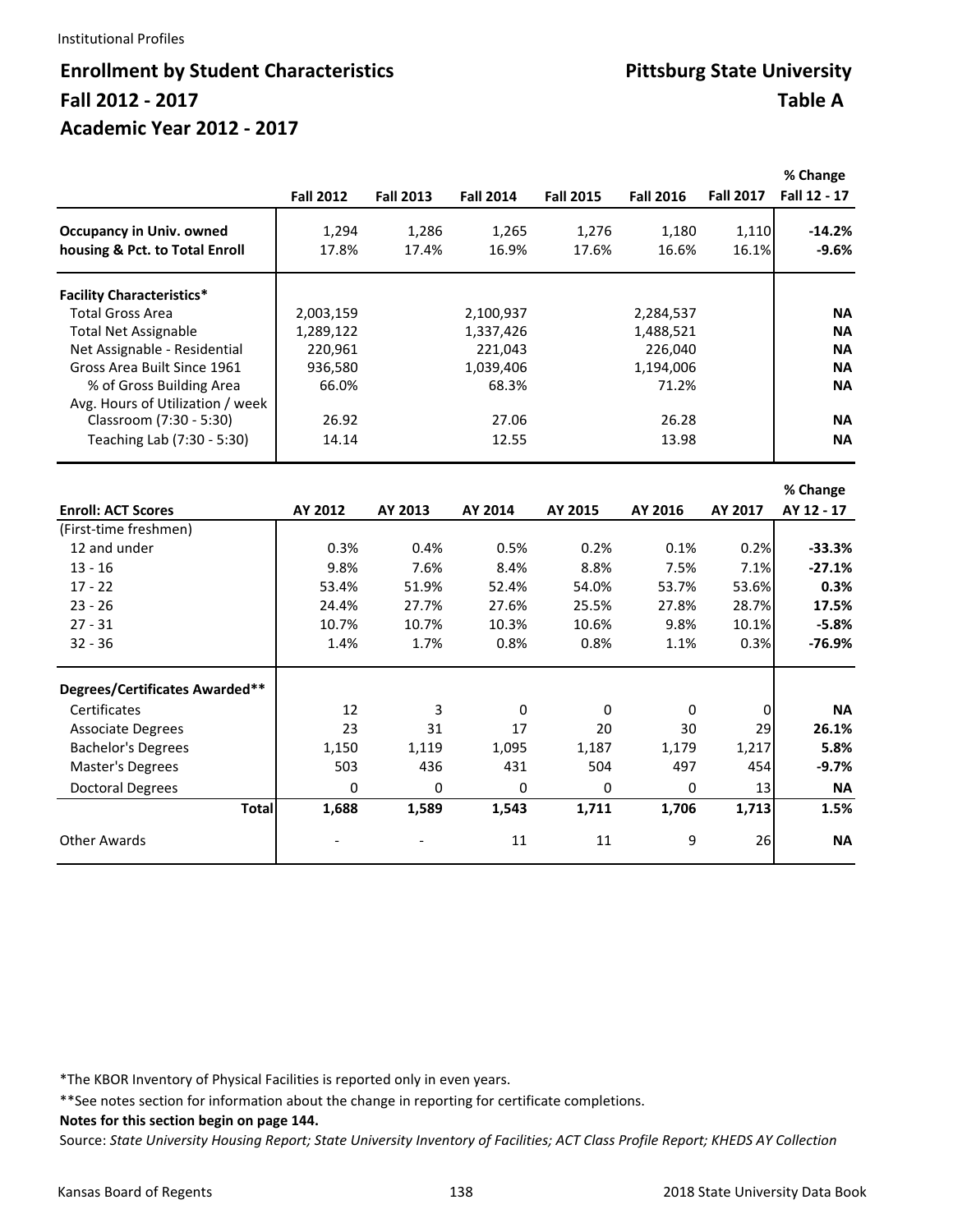

| <b>Entrance</b><br>Year | <b>Completed</b><br>Home<br><b>Institution</b> | <b>Completed</b><br>System<br><b>Institution</b> | <b>Completed</b><br><b>Elsewhere</b> | <b>Retained</b><br>Home<br><b>Institution</b> | <b>Retained</b><br>System<br><b>Institution</b> | <b>Retained</b><br><b>Elsewhere</b> | <b>Student</b><br><b>Success</b><br>Rate |
|-------------------------|------------------------------------------------|--------------------------------------------------|--------------------------------------|-----------------------------------------------|-------------------------------------------------|-------------------------------------|------------------------------------------|
| 2006                    | 49.2%                                          | 7.6%                                             | 5.3%                                 | 4.0%                                          | 2.6%                                            | 2.3%                                | 71.0%                                    |
| 2007                    | 53.3%                                          | 6.2%                                             | 4.2%                                 | 3.9%                                          | 3.4%                                            | 2.1%                                | 73.0%                                    |
| 2008                    | 50.9%                                          | 6.5%                                             | 4.8%                                 | 4.0%                                          | 2.8%                                            | 1.8%                                | 70.7%                                    |
| 2009                    | 53.4%                                          | 6.3%                                             | 3.5%                                 | 3.0%                                          | 2.4%                                            | 0.7%                                | 69.3%                                    |
| 2010                    | 49.7%                                          | 6.8%                                             | 2.9%                                 | 3.0%                                          | 1.7%                                            | 0.8%                                | 64.9%                                    |
| 2011                    | 51.0%                                          | 6.1%                                             | 3.1%                                 | 2.8%                                          | 1.9%                                            | 1.3%                                | 66.3%                                    |

\*Cohort measured includes all first‐time entering and transferring degree‐seeking students. **Notes for this section begin on page 144.** 

Source: *KHEDS AY Collection; National Student Clearinghouse*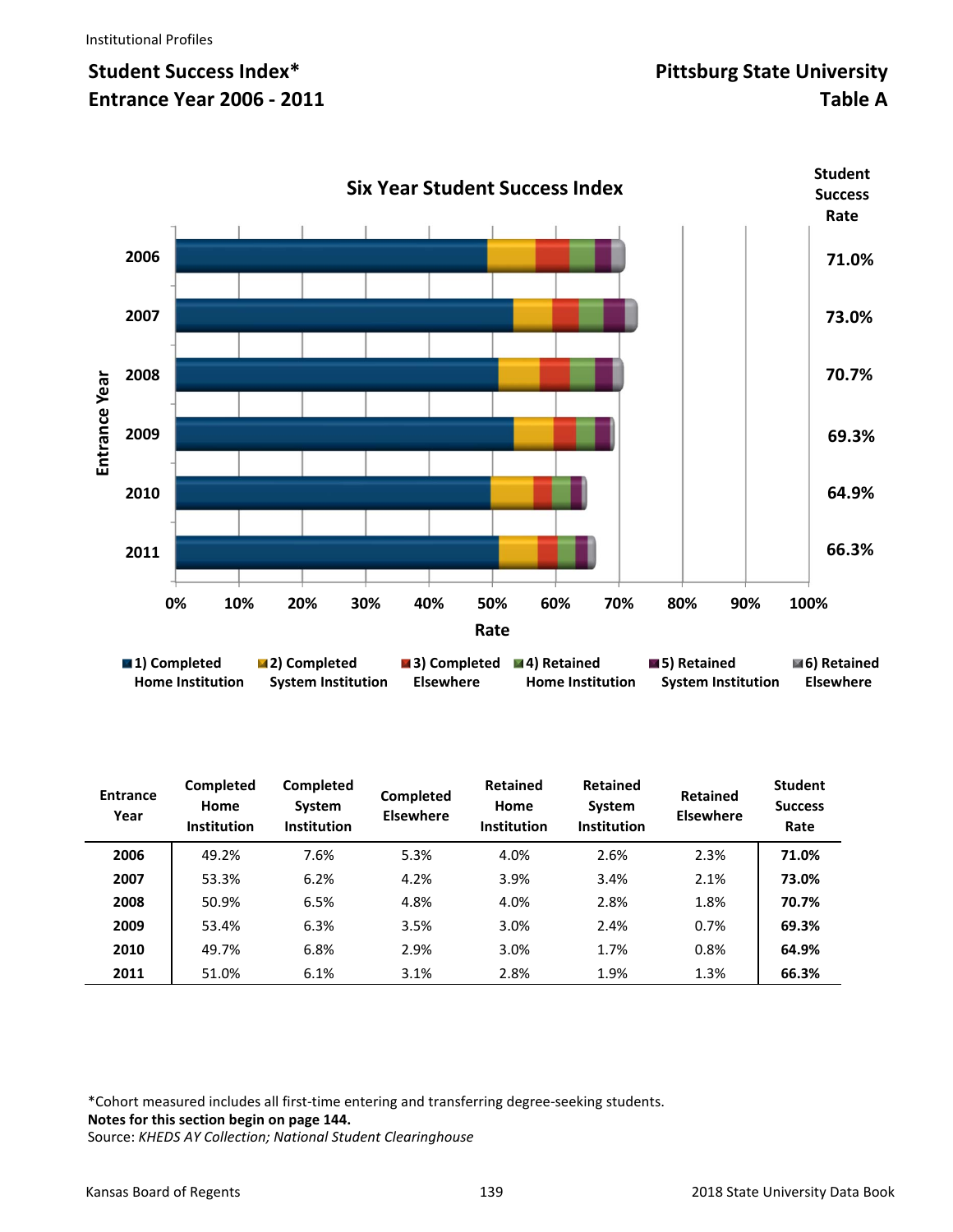## Total Operating Expenditures by Fund **Pittsburg State University Fiscal Year 2012 ‐ 2017 Table B**

| Category                      | FY 2012       | FY 2013      | FY 2014      | FY 2015                                                              | FY 2016      | FY 2017      | Percent<br>of Total<br>FY 2017 |
|-------------------------------|---------------|--------------|--------------|----------------------------------------------------------------------|--------------|--------------|--------------------------------|
|                               |               |              |              |                                                                      |              |              |                                |
| State General Fund Exp.       | \$34.737.682  | \$34,951,143 | \$34,427,298 | \$35,480,003                                                         | \$34,196,657 | \$35,146,030 | 33.5%                          |
| Percent Increase Exp.         | 0.5%          | 0.6%         | $-1.5%$      | 3.1%                                                                 | $-3.6%$      | 2.8%         |                                |
| General Fees Funds (Tuition)  | \$31,417,433  | \$32,513,626 | \$33,780,118 | \$36,059,083                                                         | \$38,784,813 | \$37,593,604 | 35.8%                          |
| Percent Increase Tuition      | 11.3%         | 3.5%         | 3.9%         | 6.7%                                                                 | 7.6%         | $-3.1%$      |                                |
| Hospital Revenue Funds        | \$0           | \$0          | \$0          | \$0                                                                  | \$0          | \$0          | 0.0%                           |
| Other General Use             | \$0           | \$0          | \$0          | $-560,945$                                                           | \$0          | \$0          | 0.0%                           |
| <b>Percent Increase</b>       | <b>NA</b>     | <b>NA</b>    | <b>NA</b>    | <b>NA</b>                                                            | <b>NA</b>    | <b>NA</b>    |                                |
| General Use Exp.              | \$66,155,115  | \$67,464,769 | \$68,207,416 | \$71,478,141                                                         | \$72,981,470 | \$72,739,634 | 69.3%                          |
| Percent Increase GU           | 4.0%          | 2.0%         | 1.1%         | 4.8%                                                                 | 2.1%         | $-0.3%$      |                                |
| Restricted Use Exp.           | \$37,962,849  | \$31,327,444 | \$32,097,319 | \$32,035,287                                                         | \$32,339,494 | \$32,205,943 | 30.7%                          |
| Percent Increase RU           | 25.8%         | $-17.5%$     | 2.5%         | $-0.2%$                                                              | 0.9%         | $-0.4%$      |                                |
| <b>Total Operating Exp.</b>   | \$104,117,964 |              |              | \$98,792,213 \$100,304,735 \$103,513,428 \$105,320,964 \$104,945,577 |              |              | 100.0%                         |
| Pct. Increase Total Operating | 11.0%         | $-5.1%$      | 1.5%         | 3.2%                                                                 | 1.7%         | $-0.4%$      |                                |

#### **Total Operating Expenditures by Fund Fiscal Year 2012 ‐ 2017**



#### **Notes for this section begin on page 144.**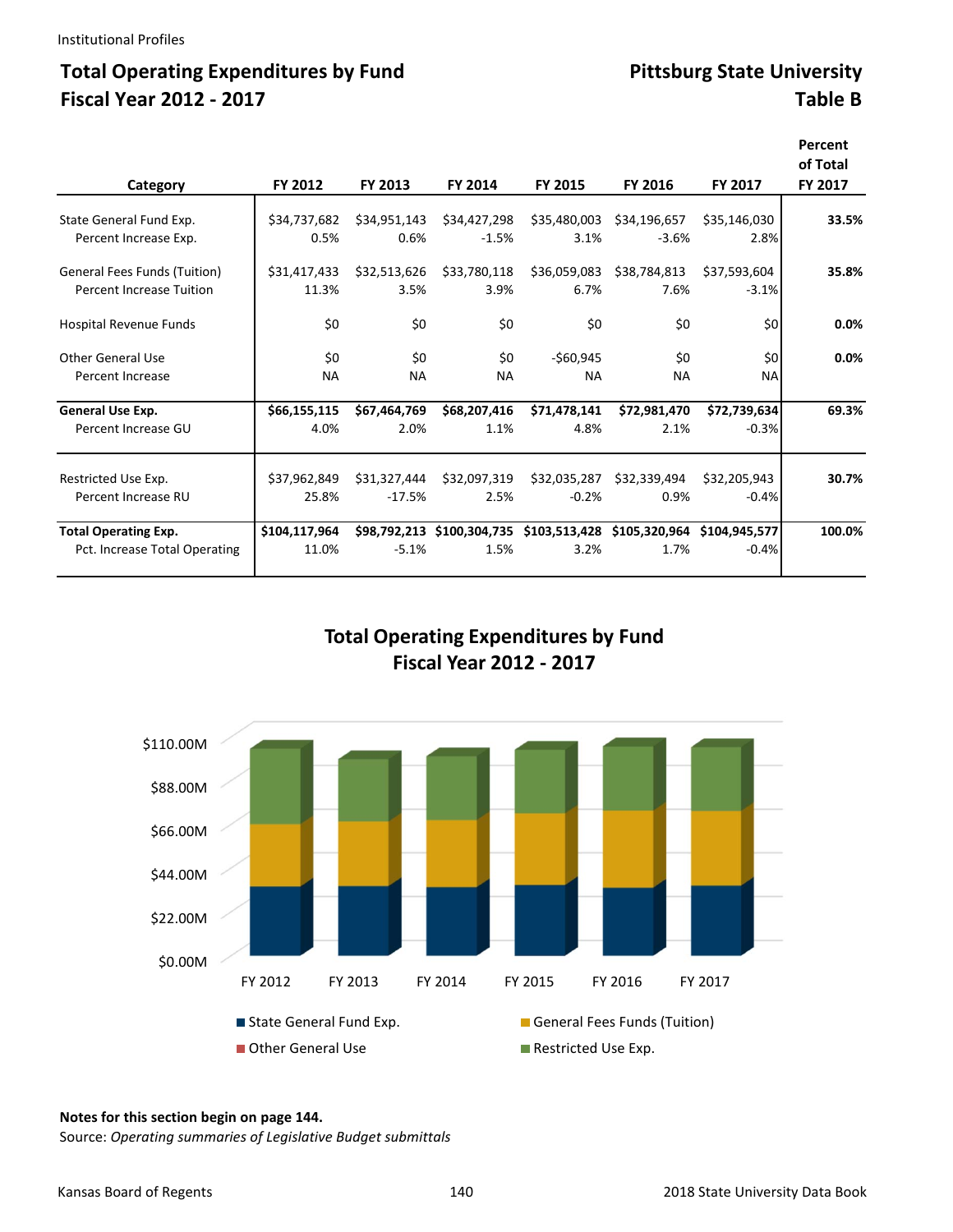# All Funds Operating Expenditures by Program **Pittsburg State University Fiscal Year 2012 ‐ 2017 Table C**

|                                |               |              |               |               |               |               | % Change   |
|--------------------------------|---------------|--------------|---------------|---------------|---------------|---------------|------------|
| Category                       | FY 2012       | FY 2013      | FY 2014       | FY 2015       | FY 2016       | FY 2017       | FY 12 - 17 |
| Instruction                    | \$34,824,251  | \$35,557,587 | \$35,138,806  | \$36,876,410  | \$36,856,901  | \$38,512,205  | 10.6%      |
| per FTE Student                | \$4,986       | \$5,171      | \$5,026       | \$5,282       | \$5,443       | \$5,767       | 15.7%      |
| <b>Academic Support</b>        | \$10,173,831  | \$9,737,510  | \$10,233,562  | \$9,910,298   | \$9,938,297   | \$10,103,422  | $-0.7%$    |
| per FTE Student                | \$1,457       | \$1,416      | \$1,464       | \$1,420       | \$1,468       | \$1,513       | 3.9%       |
| <b>Student Services</b>        | \$12,047,203  | \$9,474,649  | \$9,725,122   | \$10,006,082  | \$10,740,299  | \$10,086,506  | $-16.3%$   |
| per FTE Student                | \$1,725       | \$1,378      | \$1,391       | \$1,433       | \$1,586       | \$1,510       | $-12.4%$   |
| <b>Institutional Support</b>   | \$6,787,733   | \$7,231,748  | \$7,266,771   | \$7,638,998   | \$8,837,021   | \$8,852,639   | 30.4%      |
| per FTE Student                | \$972         | \$1,052      | \$1,039       | \$1,094       | \$1,305       | \$1,326       | 36.4%      |
| <b>Educational Program</b>     | \$63,833,018  | \$62,001,494 | \$62,364,261  | \$64,431,788  | \$66,372,518  | \$67,554,772  | 5.8%       |
| per FTE Student                | \$9,140       | \$9,017      | \$8,921       | \$9,230       | \$9,802       | \$10,116      | 10.7%      |
| <b>Physical Plant</b>          | \$10,094,893  | \$9,751,631  | \$10,151,168  | \$10,651,384  | \$10,651,277  | \$10,696,059  | 6.0%       |
| Research                       | \$1,815,188   | \$1,816,276  | \$2,381,126   | \$2,206,701   | \$2,297,923   | \$2,170,560   | 19.6%      |
| <b>Public Service</b>          | \$1,865,719   | \$1,957,455  | \$1,891,638   | \$2,136,481   | \$2,244,173   | \$1,653,100   | $-11.4%$   |
| Scholarships and Fellowships   | \$14,047,020  | \$14,435,922 | \$14,580,549  | \$14,498,724  | \$13,292,829  | \$12,988,144  | $-7.5%$    |
| Other (including Transfers)    | \$2,793,662   | \$2,664,820  | \$2,559,558   | \$2,915,087   | \$3,726,647   | \$3,091,777   | 10.7%      |
| <b>Total Educ. and General</b> | \$94,449,500  | \$92,627,598 | \$93,928,300  | \$96,840,165  | \$98,585,367  | \$98,154,412  | 3.9%       |
| <b>Auxiliary Enterprises</b>   | \$9,668,464   | \$6,164,615  | \$6,376,434   | \$6,673,264   | \$6,735,597   | \$6,791,164   | $-29.8%$   |
| <b>Total Operating Exp.</b>    | \$104,117,964 | \$98.792.213 | \$100,304,734 | \$103,513,429 | \$105,320,964 | \$104,945,576 | 0.8%       |

### **All Funds Operating Expenditures by Program Fiscal Year 2012 ‐ 2017**



**Notes for this section begin on page 144.**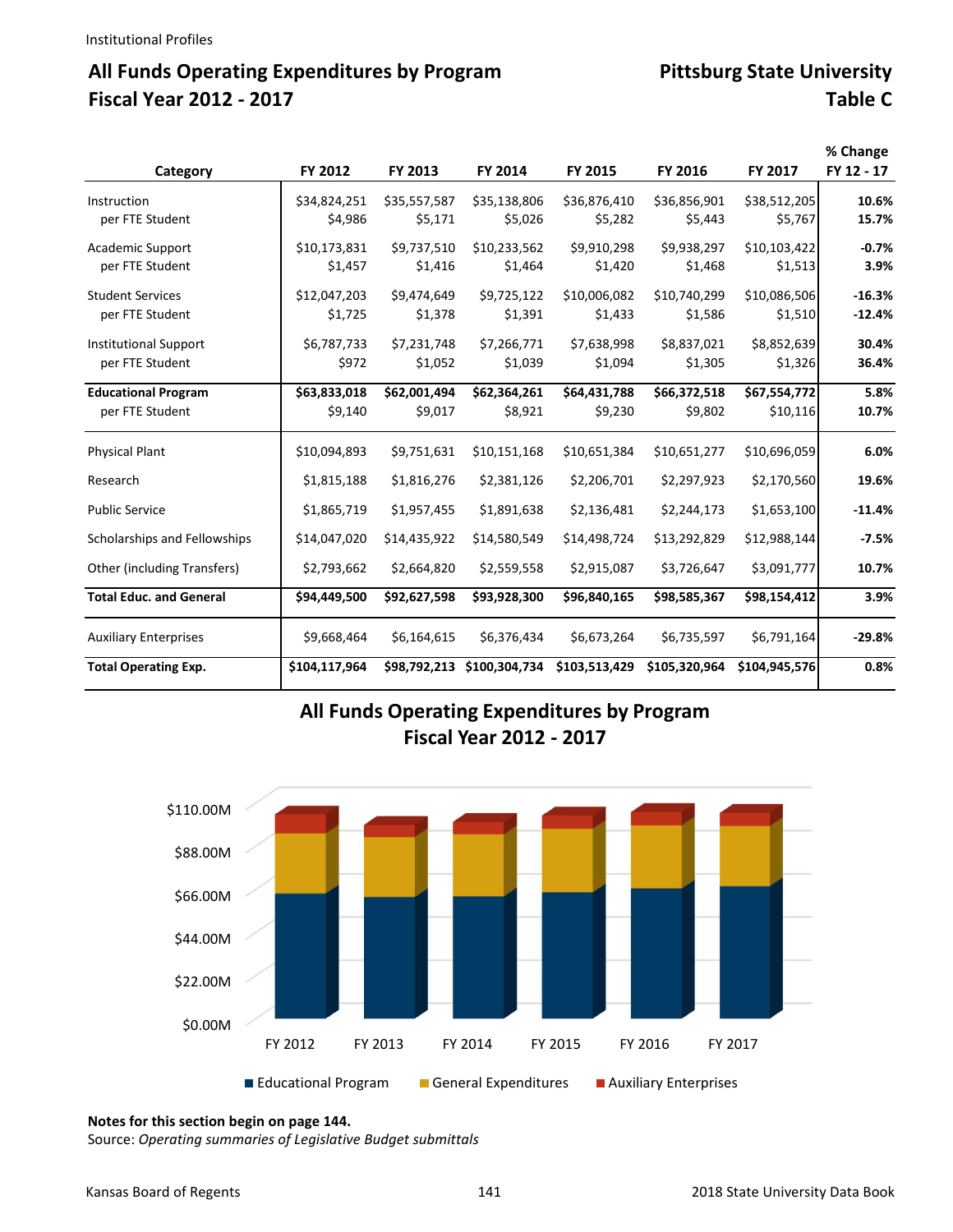# General Use Operating Expenditures by Program **Pittsburg State University Fiscal Year 2012 ‐ 2017 Table D**

|                                |              |              |              |              |              |              | % Change   |
|--------------------------------|--------------|--------------|--------------|--------------|--------------|--------------|------------|
| Category                       | FY 2012      | FY 2013      | FY 2014      | FY 2015      | FY 2016      | FY 2017      | FY 12 - 17 |
| Instruction                    | \$32,359,053 | \$33,093,403 | \$32,715,951 | \$34,450,415 | \$34,273,995 | \$34,498,057 | 6.6%       |
| per FTE Student                | \$4,633      | \$4,813      | \$4,680      | \$4,935      | \$5,062      | \$5,166      | 11.5%      |
| <b>Academic Support</b>        | \$8,790,302  | \$8,506,188  | \$8,757,646  | \$8,661,071  | \$8,361,947  | \$8,860,818  | 0.8%       |
| per FTE Student                | \$1,259      | \$1,237      | \$1,253      | \$1,241      | \$1,235      | \$1,327      | 5.4%       |
| <b>Student Services</b>        | \$5,566,162  | \$5,898,731  | \$6,083,802  | \$6,368,464  | \$6,810,331  | \$6,591,088  | 18.4%      |
| per FTE Student                | \$797        | \$858        | \$870        | \$912        | \$1,006      | \$987        | 23.8%      |
| <b>Institutional Support</b>   | \$6,090,176  | \$6,568,802  | \$6,644,352  | \$6,968,226  | \$8,051,973  | \$7,899,145  | 29.7%      |
| per FTE Student                | \$872        | \$955        | \$950        | \$998        | \$1,189      | \$1,183      | 35.6%      |
| <b>Educational Program</b>     | \$52,805,693 | \$54,067,124 | \$54,201,751 | \$56,448,176 | \$57,498,246 | \$57,849,108 | 9.6%       |
| per FTE Student                | \$7,561      | \$7,863      | \$7,753      | \$8,086      | \$8,492      | \$8,663      | 14.6%      |
| <b>Physical Plant</b>          | \$9,623,343  | \$9,500,535  | \$9,750,170  | \$10,403,517 | \$10,408,680 | \$10,557,477 | 9.7%       |
| Research                       | \$0          | \$67,998     | \$540,261    | \$694,047    | \$788,420    | \$690,725    | <b>NA</b>  |
| <b>Public Service</b>          | \$356,859    | \$292,070    | \$199,263    | \$491,767    | \$663,477    | \$612,997    | 71.8%      |
| Scholarships and Fellowships   | \$2,322,880  | \$2,346,280  | \$2,442,467  | \$2,500,109  | \$2,348,280  | \$2,369,743  | 2.0%       |
| Other (including Transfers)    | \$1,046,340  | \$1,190,762  | \$1,073,503  | \$940,526    | \$1,274,367  | \$659,583    | $-37.0%$   |
| <b>Total Educ. and General</b> | \$66,155,115 | \$67,464,769 | \$68,207,415 | \$71,478,142 | \$72,981,470 | \$72,739,633 | 10.0%      |
| <b>Auxiliary Enterprises</b>   | \$0          | \$0          | \$0          | \$0          | \$0          | \$0          | <b>NA</b>  |
| <b>Total General Use Exp.</b>  | \$66,155,115 | \$67,464,769 | \$68,207,415 | \$71,478,142 | \$72,981,470 | \$72,739,633 | 10.0%      |

### **General Use Operating Expenditures by Program Fiscal Year 2012 ‐ 2017**



**Notes for this section begin on page 144.**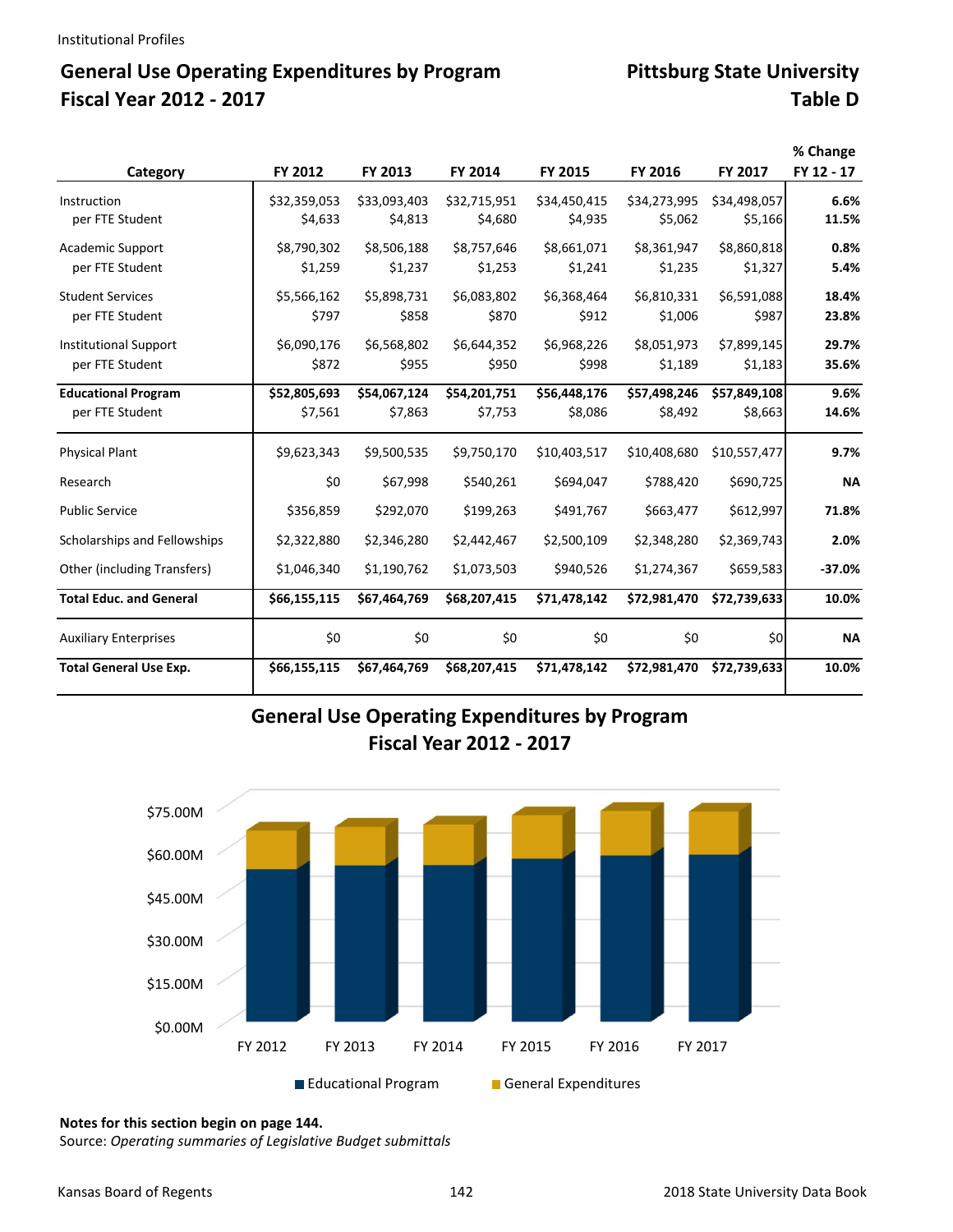# General Use Operating Expenditures by Object Pittsburg State University **Fiscal Year 2012 ‐ 2017 Table E**

| Category                            | FY 2012      | FY 2013      | FY 2014      | FY 2015      | FY 2016     | <b>FY 2017</b>            | % Change<br>FY 12 - 17 |
|-------------------------------------|--------------|--------------|--------------|--------------|-------------|---------------------------|------------------------|
| Classified - FTE                    | 245.4        | 240.6        | 247.0        | 247.6        | 245.0       | 0.0                       | <b>NA</b>              |
| Classified - Expenditures           | \$8,374,609  | \$8,221,590  | \$8,173,593  | \$8,418,162  | \$8,383,279 | \$0                       | <b>NA</b>              |
| Unclassified - FTE                  | 511.2        | 515.6        | 531.5        | 543.4        | 564.2       | 763.2                     | 49.3%                  |
| Unclassified - Expenditures         | \$31,246,561 | \$32,266,684 | \$32,560,462 | \$33,857,419 |             | \$34,221,167 \$44,685,878 | 43.0%                  |
| <b>Student Wages Expenditures</b>   | \$1,322,061  | \$1,378,491  | \$1,344,388  | \$1,432,553  | \$2,100,392 | \$1,573,924               | 19.1%                  |
| Health Insurance                    | \$5,429,691  | \$5,976,723  | \$5,864,277  | \$5,880,663  | \$5,496,635 | \$6,122,771               | 12.8%                  |
| All Other Fringe                    | \$7,067,442  | \$7,256,028  | \$7,022,277  | \$7,766,657  | \$7,842,052 | \$7,011,745               | $-0.8%$                |
| <b>Subtotal Salaries - FTE</b>      | 756.6        | 756.2        | 778.5        | 790.9        | 809.2       | 763.2                     | 0.9%                   |
| <b>Subtotal Salaries - Exp.</b>     | \$53,440,364 | \$55,099,516 | \$54,964,997 | \$57,355,454 |             | \$58,043,525 \$59,394,318 | 11.1%                  |
| <b>Other Operating Expenditures</b> | \$10,936,709 | \$10,807,311 | \$11,448,848 | \$11,998,822 |             | \$12,854,334 \$11,070,490 | 1.2%                   |
| <b>Utilities</b>                    | \$1,778,042  | \$1,557,942  | \$1,793,572  | \$2,123,864  | \$2,083,610 | \$2,274,826               | 27.9%                  |
| <b>Total General Use Exp.</b>       | \$66,155,115 | \$67,464,769 | \$68,207,417 | \$71,478,140 |             | \$72,981,469 \$72,739,634 | 10.0%                  |

### **General Use Operating Expenditures by Object Fiscal Year 2012 ‐ 2017**



#### **Notes for this section begin on page 144.**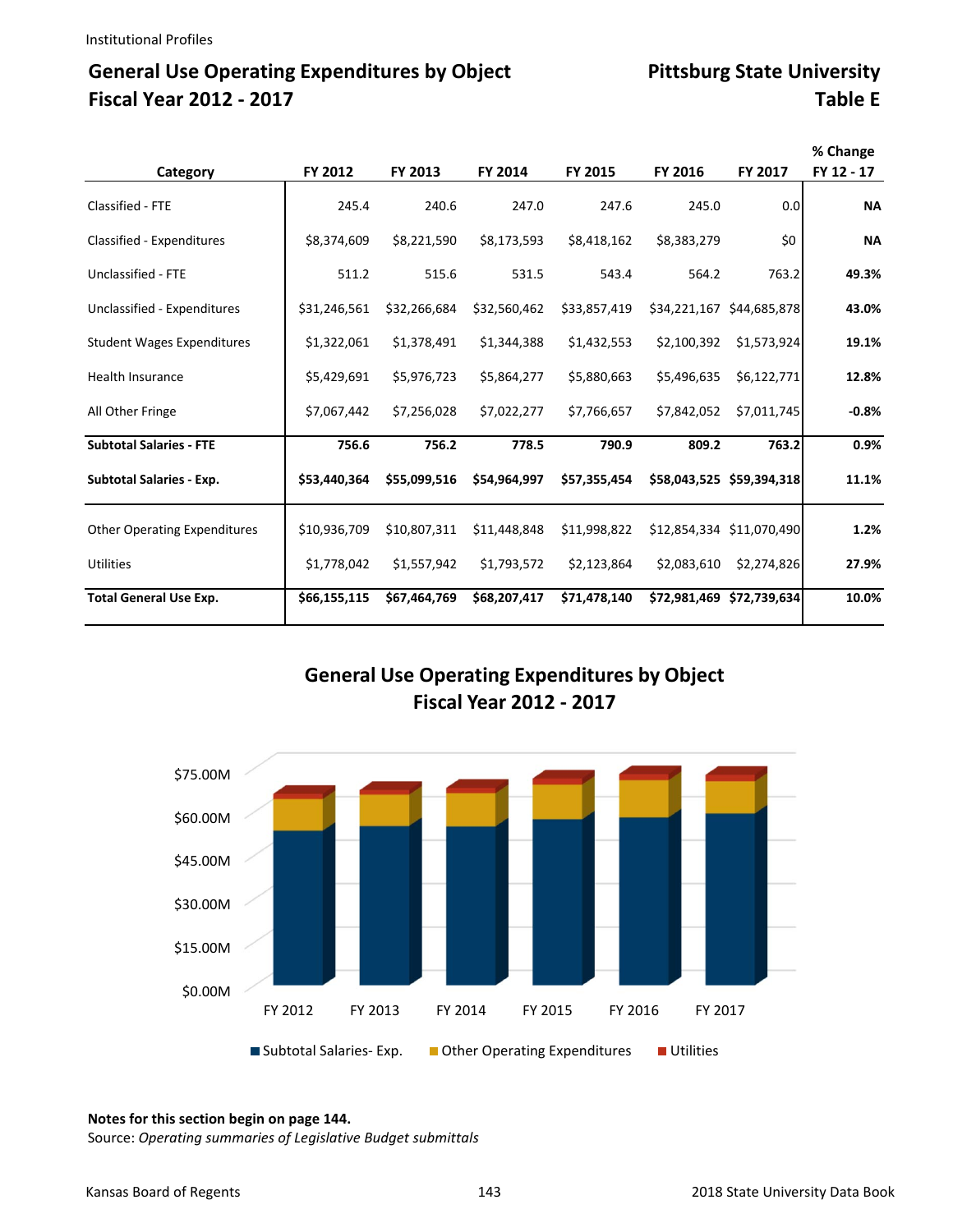#### Institutional Profiles Notes – Pittsburg State University

#### **General Notes:**

- 1. Beginning with FY 2012, Pittsburg State University included non‐reportable/non‐expense items; previous reports do not include these items for PSU.
- 2. The data in any tables that use the KHEDS AY Collection may have changed slightly in Academic Year 2010 through Academic Year 2014 due to a data clean‐up which improved the quality of data. Due to this slight adjustment in data, these tables may not match exactly what was published in prior year data books.

#### **Table A: Enrollment by Student Characteristics**

- 1. Pittsburg State University provided updated residency data for AY 2012, AY 2013 and AY 2015 due to an error in reporting the data to KBOR. Resident by Exception and Non‐Resident data on PSU tables will not align with numbers in KHERS.
- 2. Beginning with the January 2015 data book, KBOR is using KHEDS Academic Year (AY) data instead of the KBOR Student Demographics Report and the Kansas Higher Education Enrollment Report (KHEER) for the enrollment and demographics data in Table A. The KHEDS Academic Year consists of consecutive summer, fall, and spring terms (i.e. the 2014 Academic Year covers Summer 2013 + Fall 2013 + Spring 2014). This change was made to align the data book with other KBOR reports.
- 3. Demographic and enrollment data can also be found in the Kansas Higher Education Reporting System (KHERS). KHERS is a web-based reporting tool providing access to data about Kansas public postsecondary institutions. KHERS allows users to view trends, filter reports, and perform comparisons through regularly‐updated dashboards, graphs and charts. KHERS can be accessed at stats.kansasregents.org/.
- 4. A divisor of 30 is used to calculate FTE for undergraduate students in an academic year, while a divisor of 24 is used for graduate students.
- 5. Full-time students are defined as those enrolled in at least 24 credit hours in an academic year. Some institutions include additional factors for determining graduate student status when reporting to the National Student Clearinghouse, or for financial aid purposes, including GTA/GRA employment and/or enrollment in dissertation hours. IPEDS also uses additional criteria when determining graduate student status.
- 6. AY 2009‐2011 residency data is taken from the Student Status file of the KHEDS AY Collection, which measures residency at the end of the academic year. Subsequent data is taken from the new Enrolled Flags field which measures residency at the beginning of the academic year, and matches what is currently displayed in the Kansas Higher Education Reporting System.
- 7. "Residency by Exception" refers to students who were not domiciliary residents of Kansas at the beginning of the academic year, but are classified as Kansas residents for tuition purposes pursuant to an allowable exception per statute.
- 8. The "% Change" column does not reflect the change in percentage for Student Age: Undergraduates, Student Age: Graduates, and Student Race/Ethnicity, but instead reflects the percent change in the number of students in each category for the time period. These number more accurately reflect the change in student population.
- 9. Beginning in AY 2011, institutions were required to report student's race/ethnicity according to definitions and parameters established by the U.S. Department of Education (IPEDS). According to these new definitions, a student's race/ethnicity can now be reported in four newly created or modified categories: Black or African‐American, Asian, Native Hawaiian/Pacific Islander, and Two or more races. The other race/ethnicity reporting categories are White, Non-resident Alien, American Indian/Alaska Native, Asian, and Unknown. The Hispanic ethnicity category includes all students who reported a Hispanic ethnicity, regardless of their race selection.
- 10. Prior to 2015, completions data in this table came from the IPEDS Completions survey and certificates were not included.
- 11. KBOR staff have worked to align completions definitions to IPEDS. As a result, the decision was made to modify the "certificates" category, beginning with AY 2014, to include all post‐secondary university certificates that lead to an industry recognized credential, license, or certification in standard reporting. Certificates that do not lead to an industry‐recognized credential are included under the "Other Awards" category. Certificates presented in Table 3.6 are categorized to reflect this new system of classification, while certificates for AY 2009 – AY 2013 in the Institutional Profiles section are categorized to match previous KBOR reporting, such as *Foresight 2020*, in order to allow individual institutions to do direct comparisons with prior year data.
- 12. Gross Building area the floor area contained within the building measured to the internal face of the external walls.
- 13. Net assignable area ‐ the gross area less the actual structural, mechanical, restrooms, custodial and circulation area.
- 14. Total Gross area ‐ area measured to outside face of each enclosed floor of building, excluding the roof.